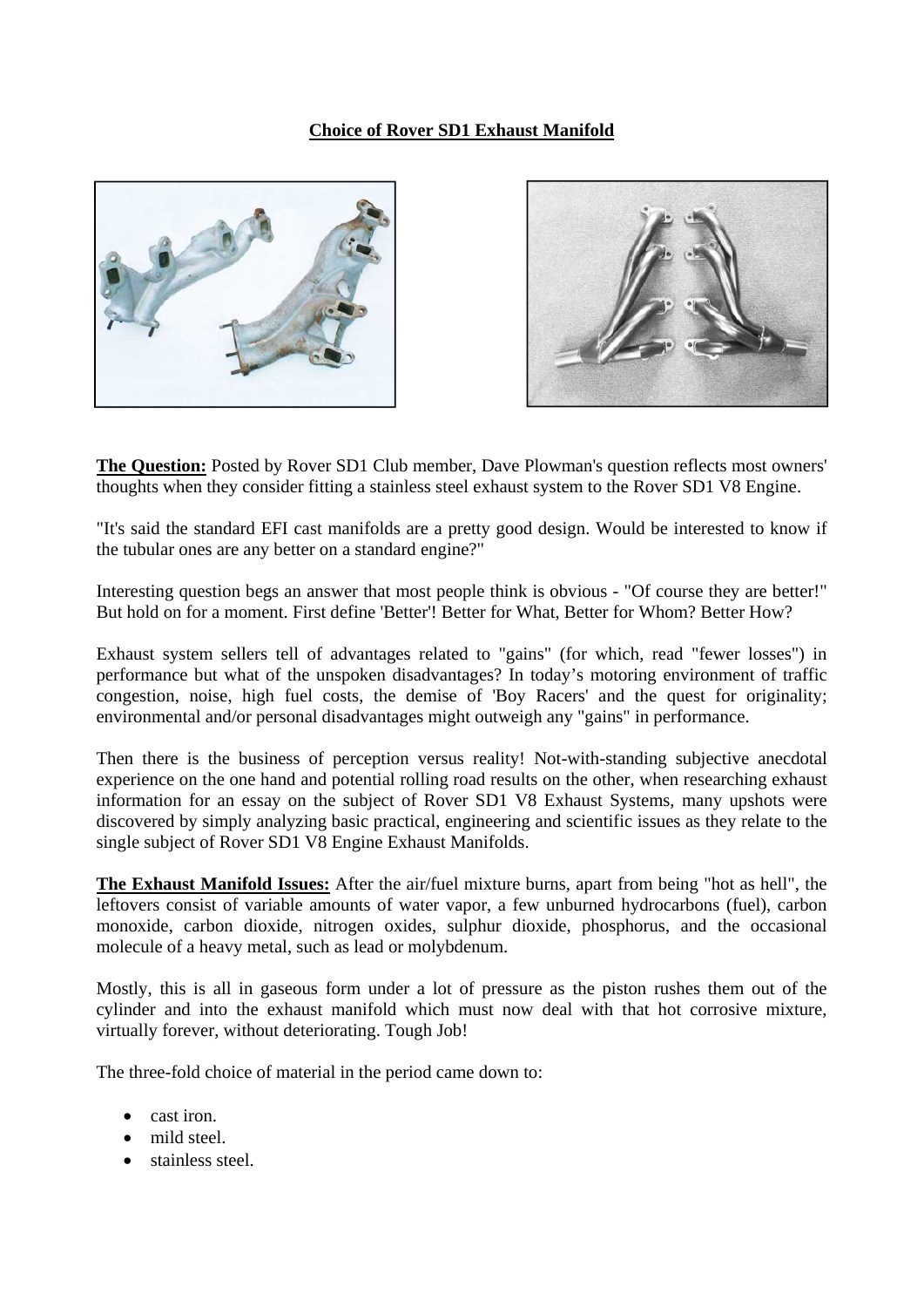The original Rover SD1 V8 manifolds were made from cast iron for two reasons:

- Importantly, heat retention see later \*\*.
- Low cost.

Mild steel, technically easy to work with, would be impractical in billet form and an unlikely material for tubular headers, being too vulnerable to corrosion at that very hot exhaust location.

Stainless steel is harder to fabricate and very expensive, material-wise, unless thin enough to minimize the cost.

The primary purpose of the manifold is to funnel several exhaust ports into one collection point, thereby avoiding multiple pipes sticking out the back of the car. Hold that thought! Tee-Hee!

Exhaust manifolds are usually quite restrictive to the flow of exhaust gas and thereby waste power because the pistons have to push on the exhaust gasses pretty hard to get them out.

The performance alternative to the cast iron manifold is a header with precisely formed tubes that curve gently to join the exhaust ports to the exhaust pipe.

Not so cheap but also lots of surface area to radiate heat into the engine bay compared to the cast manifold which retains heat better but has several holes converging variously to route gasses away.

\*\* The issue of heat retention is also important to relative performance. Generally the hotter the better because cool gasses are heavier and require more immediate energy to expel them.

The design of a solid manifold can only ever be a compromise whereas the design of a header may achieve significant improvements, yet still be limited by space and suitable materials.

**Other Considerations:** Tubular headers can be made smooth all the way through because (as with a fluid) the gasses must flow as freely as possible for maximum efficiency.

Headers can be tuned by choices of diameter and length to alter an engine's characteristics.

With exhaust gases leaving the engine under extreme high pressure, it's hard not to be aware of the noise barrage generated if they are allowed to escape to atmosphere directly from the exhaust ports.

For the same explosive reason gunshots are loud, so engine exhausts are loud. It may be cool to drive around on the street with a chest-thumping 150 decibel roar, but society is intolerant to these intrusions. Apart from the subsequent silencing process, the crackling noise is better suppressed/absorbed by cast iron than thin steel.

Heat retention on headers can be improved by wrapping the pipes with special insulating material or ceramic coating.

**Summary:** (Involving repetition, hopefully, from helpful/differing viewpoints) Tubular headers incur less loss of performance than cast manifolds due to their improved gas flow characteristics.

Contrary to the above, more energy is used to expel cooler, higher density gasses from thin material headers that lose heat more readily.